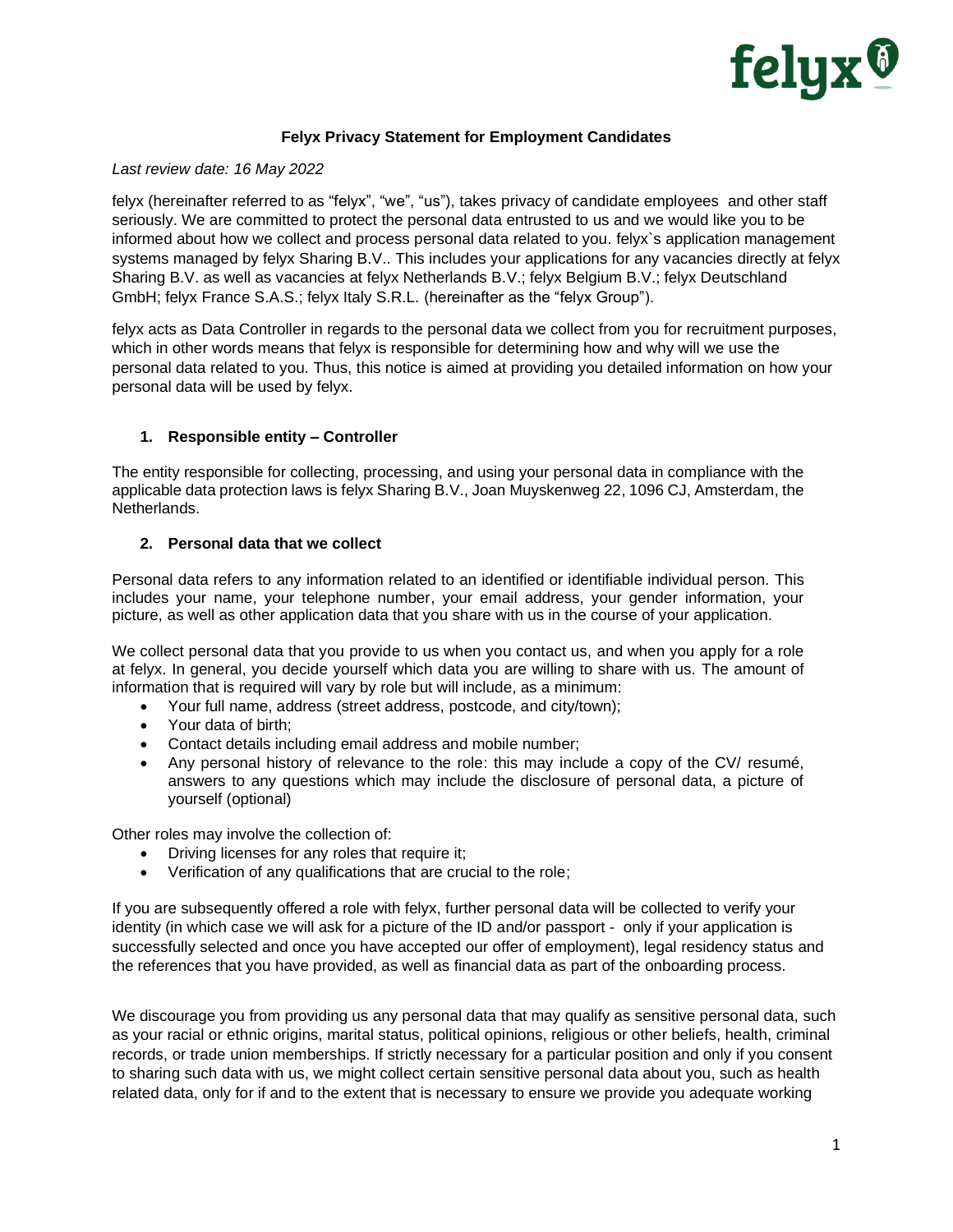

conditions. Also, we might collect and use data about your nationality or ethnicity, to assess whether a work permit and a visa will be necessary for the role. If you consent to provide us with such information, we will ensure that the information is handled in compliance with the applicable privacy laws.

For certain roles, felyx may also proactive search for candidates online, on platforms such as LinkedIn or other sited where you have published your profile within the terms you agreed to at the respective platform. We may then also use such data to evaluate whether you are suitable for any of the roles we might have.

# **3. How is your personal data collected**

We collect personal data about you from the following sources:

- Directly from you, as a candidate.
- Your named referees, from whom we collect the following categories of data: full name, periods of previous employment, performance during previous employment.
- Exceptionally, from publicly accessible sources, such as Linkedin, etc., where we collect your full name, email, work history, and other data included on your profile.

# **4. How your personal data is used**

We will use the personal data related to you for the following purposes:

- Assess your skills, qualifications, and suitability for the role;
- Communicate with you about the recruitment process;
- Conduct reference checks, when and if applicable;
- Keep records related to the recruitment process;
- Comply with any legal and regulatory requirements

# **5. Transfers of your personal data**

Within felyx, we will only share your personal data with the following third parties for the purposes of processing and managing your application and the contact with you regarding your application:

Recruitee B.V., a private company with limited liability under the laws of the Netherlands with company number 63881829.

All our third-party service providers and other entities in the group are required to take appropriate security measures to protect your personal data in line with our policies.

We do not allow our third-party service providers to use your personal data for their own purposes. We only permit them to process your personal data for specified purposes and in accordance with our instructions.

### **6. Security**

As we have already emphasized above, we take protection of your personal data seriously within felyx. Thus, we ensured appropriate technical and organizational measures are implemented to prevent your personal data from being accidentally lost, used or accessed in an unauthorized way, altered or disclosed. Furthermore, within felyx, access to your personal data is limited employees, agents, contractors and other third parties who have a business need-to-know. They will only process your personal data on our specific instructions and subject to strict confidentiality obligations.

If you have reason to believe that your interaction with us is no longer secure, please immediately notify our Data Protection Officer at [dpo@felyx.com.](mailto:dpo@felyx.com)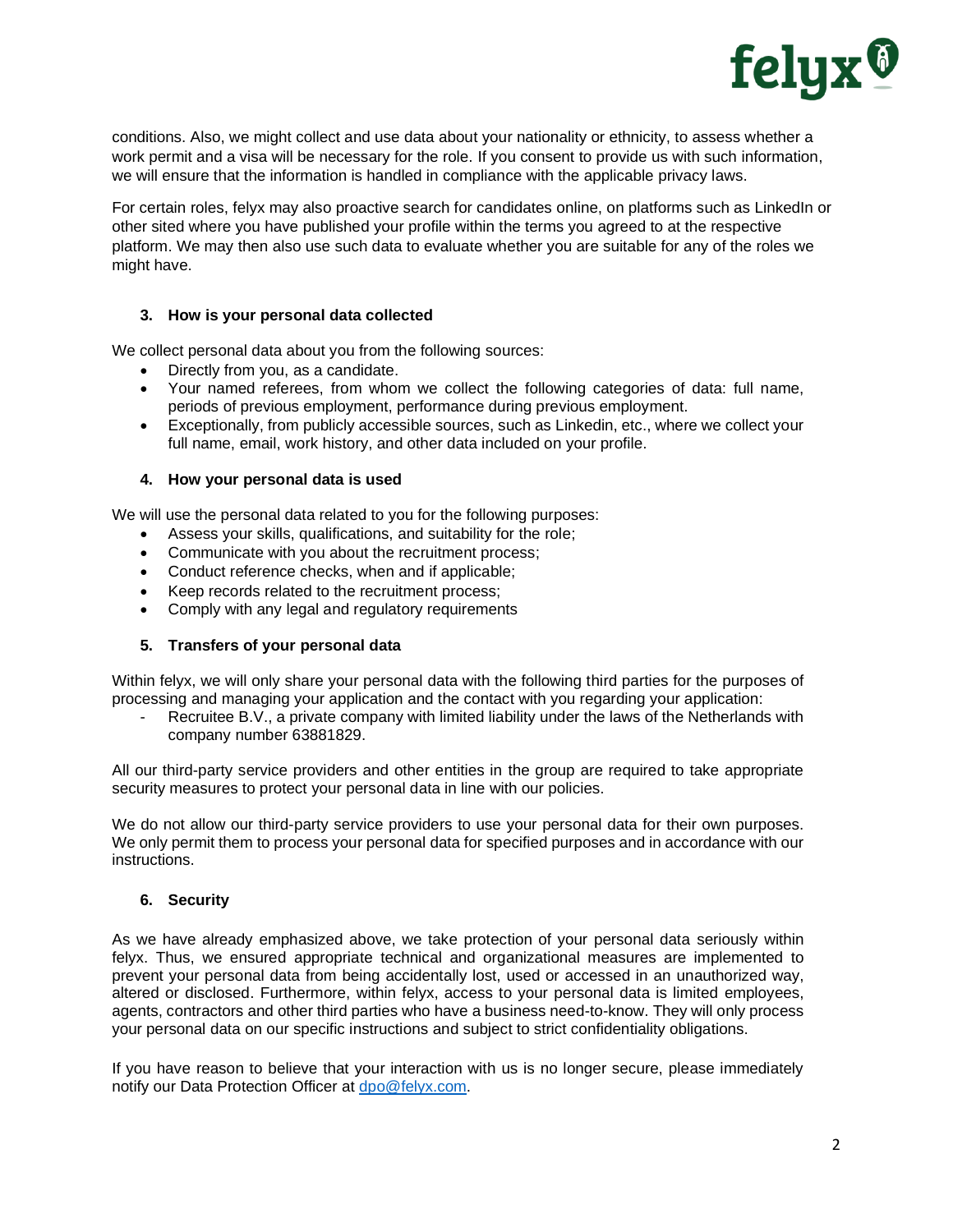

# **7. Social plugins and cookies**

Social media functions may be integrated into felyx`s career website. Felyx currently uses the following social plugins and cookies.

- Indeed: enables Apply with Indeed feature. The Apply with Indeed feature allows you to quickly apply using an Indeed Resume. For details about the cookies used and the data received see Indeed's Privacy Policy. Apply with Indeed is subject to Indeed's Privacy Policy.
- YouTube: enables embedded YouTube player feature. For details about the cookies used and the data received see Google's Cookie Policy. Cookies placed by embedded YouTube players are subject to Google's Cookie Policy.
- Meta: provides us tracking and performance cookies. These cookies are used to collect information to analyze the traffic on our website and to understand how visitors are using our website (i.e. how long you spent on our website, which pages you visited etc.). Such use of cookies has the purpose of helping us improve or website. Please also note, that the information collected through the use of Facebook cookies is aggregated and anonymized.

Additionally, for more information regarding all cookies we use please check our [Cookie Statement](https://felyx.com/nl/en/cookie-statement)  [here.](https://felyx.com/nl/en/cookie-statement)

### **8. Personal data rights**

As prescribed under the GDPR and other privacy laws and regulations, you may exercise the following rights:

- Request access to your personal data (commonly known as a "data subject access request") according to which you are entitled to inquire about and receive a copy of the personal data we hold about you and to verify whether felyx is lawfully processing it.
- Request correction of your personal data, which entitles you to have any incomplete or inaccurate data corrected.
- Request erasure of your personal data, which provides you the right to request us to delete or remove personal data.
- Object to processing of your personal data, in case the personal data related to you is processed by felyx based on legitimate interest (or those of athird party). Also, you are entitled to object to felyx processing your personal data where we are processing your personal data is conducted for direct marketing purposes.
- Request the restriction of processing of your personal data, according to which you are entitled to ask us to suspend the processing of personal data related you.
- Issue a data portability request, according to which you are entitles to request felyx to transfer of your personal data to another party.

If you would like to exercise any of the rights as listed above, you may do so by contacting your recruiter that you are in contact with, or contact our Data Protection Officer by email at [dpo@felyx.com.](mailto:dpo@felyx.com)

To be able to efficiently comply with your personal data request, we kindly ask you to make it clear which of the rights above would you like to exercise exactly. To ensure efficient protection of your personal data, we will only execute requests with respect to the personal data associated with the particular email address that you use to send us your request, and we may need to verify your identity before executing your request. We will try to comply with your request as soon as reasonably practicable, and in any case within the timelines as prescribed by the GDPR,

### **9. Automated decision-making**